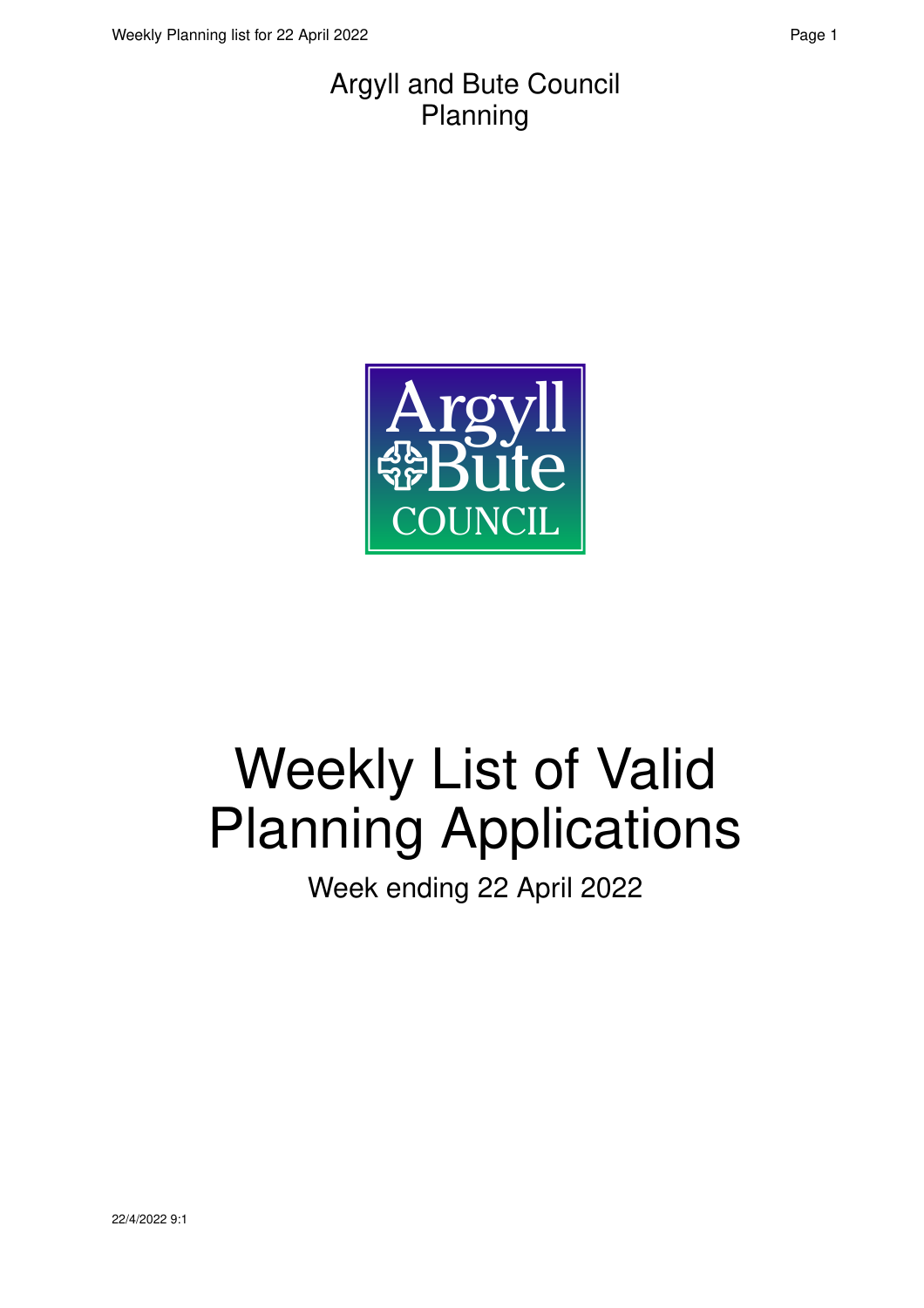### **Bute and Cowal**

| Reference:                                   | 22/00540/PP                                                                                                                                                                       | Officer:   | Steven Gove                         |
|----------------------------------------------|-----------------------------------------------------------------------------------------------------------------------------------------------------------------------------------|------------|-------------------------------------|
|                                              |                                                                                                                                                                                   | Telephone: | 01546 605518                        |
| <b>Ward Details:</b>                         | 06 - Cowal                                                                                                                                                                        |            |                                     |
| <b>Community Council:</b>                    | Kilfinan Community Council                                                                                                                                                        |            |                                     |
| Proposal:                                    | Demolition of attached dwellinghouse; alterations and exten-<br>sion of retained dwellinghouse; and erection of detached out-<br>building for use as car port and studio/workshop |            |                                     |
| Location:                                    | North Ferry Cottage, Ardlamont, Kames, Tighnabruaich, Argyll<br>And Bute, PA21 2AH                                                                                                |            |                                     |
| <b>Applicant:</b>                            | Andrew And Jess Latimer<br>North Ferry Cottage, Ardlamont, Kames, Tighnabruaich, Argyll<br>And Bute, PA21 2AH                                                                     |            |                                     |
| Agent:                                       | <b>Organic Architects</b><br>140 West Princes Street<br>8BH                                                                                                                       |            | , Helensburgh, Argyll And Bute, G84 |
| <b>Development Type:</b><br><b>Grid Ref:</b> | N03B - Housing - Local<br>199305 - 665597                                                                                                                                         |            |                                     |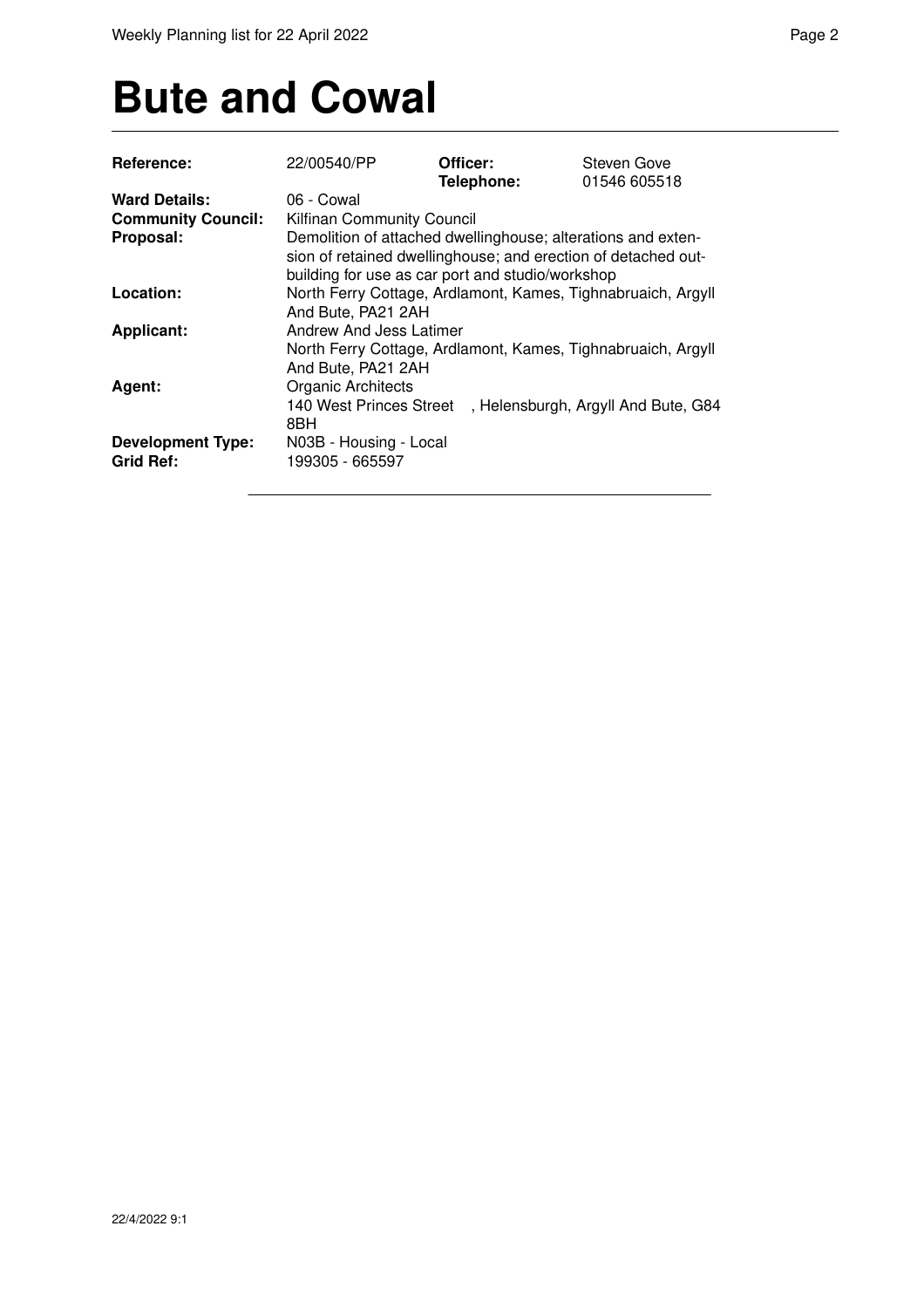#### **Helensburgh and Lomond**

| Reference:                                                                                                                             | 21/01587/PP                                                                                                                                                                                                                                                                                  | Officer:<br>Telephone: | Allocated To Area Office<br>01546 605518                   |
|----------------------------------------------------------------------------------------------------------------------------------------|----------------------------------------------------------------------------------------------------------------------------------------------------------------------------------------------------------------------------------------------------------------------------------------------|------------------------|------------------------------------------------------------|
| <b>Ward Details:</b><br><b>Community Council:</b><br>Proposal:<br>Location:<br><b>Applicant:</b><br>Agent:<br><b>Development Type:</b> | 09 - Lomond North<br>Rhu And Shandon Community Council<br>Erection of replacement decking<br>6 Barge Court, Manse Brae, Rhu, Helensburgh, Argyll And<br>Bute, G84 8SB<br>Mrs Margaret Frizzle<br>6 Barge Court, Rhu, Helensburgh, Scotland, G84 8SB<br>N/A<br>N01 - Householder developments |                        |                                                            |
| <b>Grid Ref:</b>                                                                                                                       | 226987 - 684023                                                                                                                                                                                                                                                                              |                        |                                                            |
| Reference:                                                                                                                             | 22/00471/PP                                                                                                                                                                                                                                                                                  | Officer:<br>Telephone: | Emma Jane<br>01546 605518                                  |
| <b>Ward Details:</b>                                                                                                                   | 10 - Helensburgh Central                                                                                                                                                                                                                                                                     |                        |                                                            |
| <b>Community Council:</b>                                                                                                              | <b>Helensburgh Community Council</b>                                                                                                                                                                                                                                                         |                        |                                                            |
| Proposal:                                                                                                                              | Erection of extension                                                                                                                                                                                                                                                                        |                        |                                                            |
| Location:                                                                                                                              |                                                                                                                                                                                                                                                                                              |                        | 103 Sinclair Street, Helensburgh, Argyll And Bute, G84 9HX |
| <b>Applicant:</b>                                                                                                                      | Mr John Ritchie                                                                                                                                                                                                                                                                              |                        |                                                            |
|                                                                                                                                        |                                                                                                                                                                                                                                                                                              |                        | 103 Sinclair Street, Helensburgh, Scotland, G84 9HX        |
| Agent:                                                                                                                                 | Dab Den Ltd                                                                                                                                                                                                                                                                                  |                        |                                                            |
|                                                                                                                                        | Unit 6 & 7                                                                                                                                                                                                                                                                                   |                        | , Brathens Eco-business Park, Hill Of Brathens,            |
|                                                                                                                                        | Banchory, Aberdeenshire, AB31 4BW                                                                                                                                                                                                                                                            |                        |                                                            |
| <b>Development Type:</b><br><b>Grid Ref:</b>                                                                                           | N01 - Householder developments<br>229778 - 682822                                                                                                                                                                                                                                            |                        |                                                            |
| Reference:                                                                                                                             | 22/00520/CONAC                                                                                                                                                                                                                                                                               | Officer:<br>Telephone: | Allocated To Area Office<br>01546 605518                   |
| <b>Ward Details:</b>                                                                                                                   | 09 - Lomond North                                                                                                                                                                                                                                                                            |                        |                                                            |
| <b>Community Council:</b>                                                                                                              | Rhu And Shandon Community Council                                                                                                                                                                                                                                                            |                        |                                                            |
| Proposal:                                                                                                                              | Demolition of workshop/store                                                                                                                                                                                                                                                                 |                        |                                                            |
| Location:                                                                                                                              | Argyll And Bute                                                                                                                                                                                                                                                                              |                        | Land Adjacent To Beechwood Cottage, Rhu, Helensburgh,      |
| <b>Applicant:</b>                                                                                                                      | Mr Alan Shields<br>8 Laggery Park, Rhu, Scotland, G84 8RJ                                                                                                                                                                                                                                    |                        |                                                            |
| Agent:                                                                                                                                 | <b>MH Planning Associates</b><br>63 West Princes Street                                                                                                                                                                                                                                      |                        | , Helensburgh, Scotland, G84 8BN                           |
| <b>Development Type:</b><br><b>Grid Ref:</b>                                                                                           | N14 - Listed bldg + con area consents<br>227065 - 684163                                                                                                                                                                                                                                     |                        |                                                            |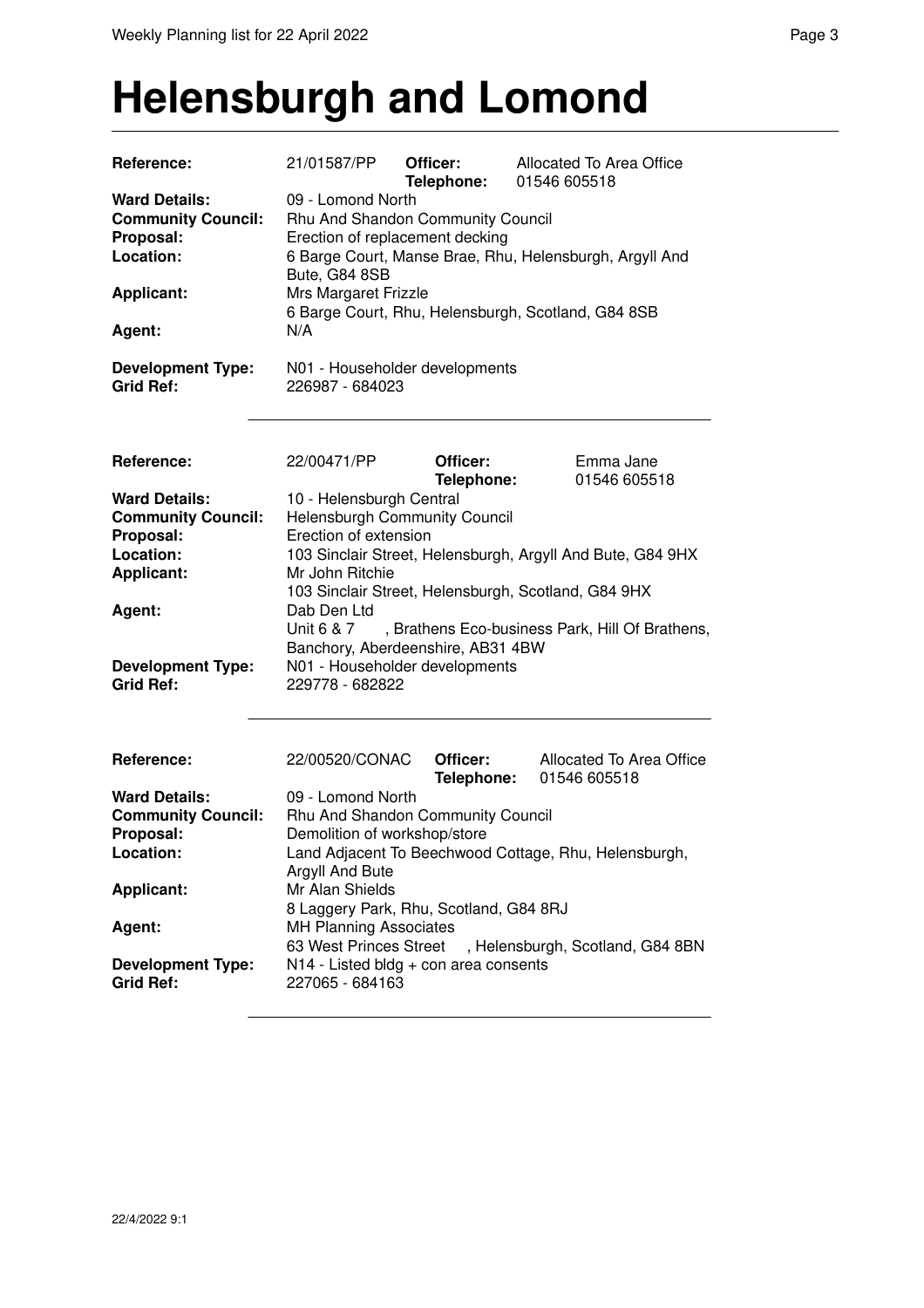Weekly Planning list for 22 April 2022 **Page 4** Page 4

Agent: **Drive Orbis Design** 

| Reference:<br><b>Ward Details:</b>           | 22/00535/PP<br>10 - Helensburgh Central           | Officer:<br>Telephone: | Allocated To Area Office<br>01546 605518                   |
|----------------------------------------------|---------------------------------------------------|------------------------|------------------------------------------------------------|
| <b>Community Council:</b>                    | <b>Helensburgh Community Council</b>              |                        |                                                            |
| Proposal:                                    | erection of summerhouse and garden shed           |                        | Replace rear french door opening with window opening and   |
| Location:                                    |                                                   |                        | 9A Suffolk Street, Helensburgh, Argyll And Bute, G84 8YL   |
| <b>Applicant:</b>                            | Mr And Mrs Ciaran McIntyre                        |                        |                                                            |
|                                              | Lawrence Hill Architecture And Design             |                        | 9A Suffolk Street, Helensburgh, Argyll And Bute, G84 8YL   |
| Agent:                                       | 9NR                                               |                        | 9 West Montrose Street, Helensburgh, Argyll And Bute, G84  |
| <b>Development Type:</b><br><b>Grid Ref:</b> | N01 - Householder developments<br>228963 - 682798 |                        |                                                            |
|                                              |                                                   |                        |                                                            |
| Reference:                                   | 22/00544/PP                                       | Officer:               | Allocated To Area Office                                   |
|                                              |                                                   | Telephone:             | 01546 605518                                               |
| <b>Ward Details:</b>                         | 10 - Helensburgh Central                          |                        |                                                            |
| <b>Community Council:</b>                    | <b>Helensburgh Community Council</b>              |                        |                                                            |
| Proposal:                                    | erection of terraced areas to rear                |                        | Alterations and extensions to dwellinghouse and garage and |

**Location:** 43 Macleod Drive, Helensburgh, Argyll And Bute, G84 9QT<br>**Applicant:** Mr & Mrs Mundie

43 Macleod Drive, Helensburgh, Scotland, G84 9QT

Rosevale , Cumberland Road, Rhu, United Kingdom, G84

**Applicant:** Mr & Mrs Mundie

**Grid Ref:** 229023 - 683588

8RX **Development Type:** N01 - Householder developments<br>Grid Ref: 229023 - 683588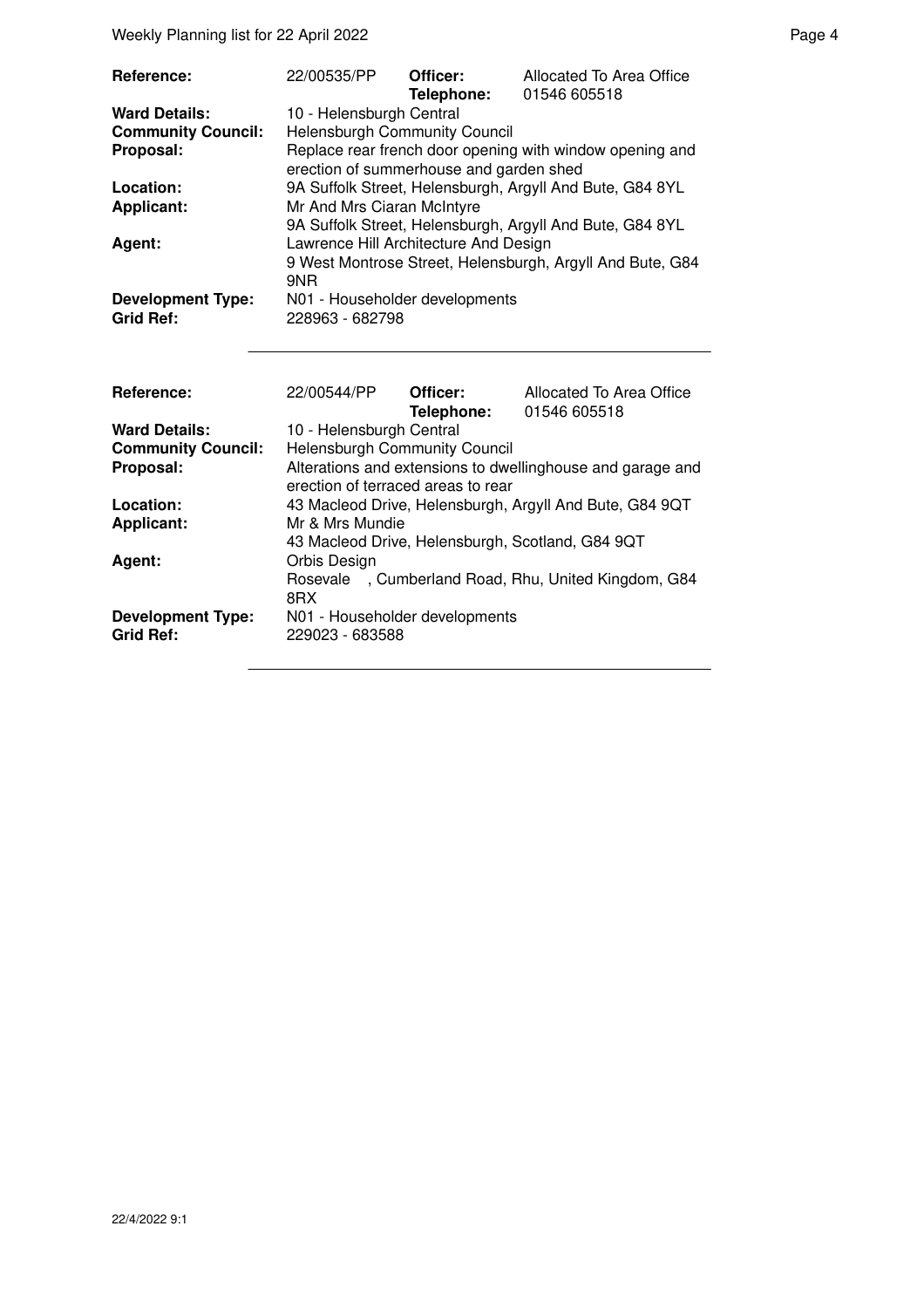# **Oban, Lorn and the Isles**

| Reference:                | 21/01993/PP                                                                                                                                                                            | Officer:<br>Telephone: | Allocated To Area Office<br>01546 605518                         |
|---------------------------|----------------------------------------------------------------------------------------------------------------------------------------------------------------------------------------|------------------------|------------------------------------------------------------------|
| <b>Ward Details:</b>      | 05 - Oban North And Lorn<br><b>Lismore Community Council</b><br>Siting of glamping pod and installation of septic tank<br>Land South West Of Crossfield, Achnacroish, Isle Of Lismore, |                        |                                                                  |
| <b>Community Council:</b> |                                                                                                                                                                                        |                        |                                                                  |
| Proposal:                 |                                                                                                                                                                                        |                        |                                                                  |
| Location:                 |                                                                                                                                                                                        |                        |                                                                  |
|                           | Argyll And Bute                                                                                                                                                                        |                        |                                                                  |
| <b>Applicant:</b>         | Mrs Francis Willis                                                                                                                                                                     |                        |                                                                  |
|                           | Tighfuil, Lismore, Oban, Argyll, PA34 5UG                                                                                                                                              |                        |                                                                  |
|                           |                                                                                                                                                                                        |                        |                                                                  |
| Agent:                    | Great Glen Designs - Architectural Services                                                                                                                                            |                        |                                                                  |
|                           |                                                                                                                                                                                        |                        | 22 Old School Court, Lochyside, Fort William, Inverness-Shire,   |
|                           | <b>PH33 7DG</b>                                                                                                                                                                        |                        |                                                                  |
| <b>Development Type:</b>  | N10B - Other developments - Local                                                                                                                                                      |                        |                                                                  |
| <b>Grid Ref:</b>          | 185144 - 741025                                                                                                                                                                        |                        |                                                                  |
|                           |                                                                                                                                                                                        |                        |                                                                  |
| Reference:                | 22/00094/PP                                                                                                                                                                            | Officer:               |                                                                  |
|                           |                                                                                                                                                                                        |                        | Judith Stephen                                                   |
|                           |                                                                                                                                                                                        | Telephone:             | 01546 605518                                                     |
| <b>Ward Details:</b>      | 05 - Oban North And Lorn                                                                                                                                                               |                        |                                                                  |
| <b>Community Council:</b> | Glenorchy And Inishail Community Council                                                                                                                                               |                        |                                                                  |
| Proposal:                 |                                                                                                                                                                                        |                        | Erection of 25 metre high steel lattice tower and associated     |
|                           | ancillary works                                                                                                                                                                        |                        |                                                                  |
| Location:                 |                                                                                                                                                                                        |                        | Land South East Of Balliemeanoch Farm, East Lochaweside,         |
|                           | Argyll And Bute                                                                                                                                                                        |                        |                                                                  |
| <b>Applicant:</b>         | CK Hutchison Networks (UK) Ltd                                                                                                                                                         |                        |                                                                  |
|                           |                                                                                                                                                                                        |                        | Great Brighams Mead, Vastern Road, Reading, RG1 8DJ              |
| Agent:                    | <b>WHP Telecoms Limited</b>                                                                                                                                                            |                        |                                                                  |
|                           |                                                                                                                                                                                        |                        | Station Court, 1A Station Road, Guiseley, Leeds, LS20 8EY        |
| <b>Development Type:</b>  | N11 - Telecommunications                                                                                                                                                               |                        |                                                                  |
| <b>Grid Ref:</b>          | 202029 - 715606                                                                                                                                                                        |                        |                                                                  |
|                           |                                                                                                                                                                                        |                        |                                                                  |
| Reference:                | 22/00339/PP                                                                                                                                                                            | Officer:               | <b>Fiona Scott</b>                                               |
|                           |                                                                                                                                                                                        |                        |                                                                  |
|                           |                                                                                                                                                                                        | Telephone:             | 01546 605518                                                     |
| <b>Ward Details:</b>      | 05 - Oban North And Lorn                                                                                                                                                               |                        |                                                                  |
| <b>Community Council:</b> | <b>Lismore Community Council</b>                                                                                                                                                       |                        |                                                                  |
| Proposal:                 |                                                                                                                                                                                        |                        | Alterations to both properties to combine derelict property with |
|                           | existing house to form one dwellinghouse                                                                                                                                               |                        |                                                                  |
| Location:                 |                                                                                                                                                                                        |                        | 8 And 9 Port Ramsay, Isle Of Lismore, Oban, PA34 5UN             |
| <b>Applicant:</b>         | Mr & Mrs Liz Buckle And Jeremy Gilchrist                                                                                                                                               |                        |                                                                  |
|                           | 8 Port Ramsay, Port Ramsay, UK, PA34 5UN                                                                                                                                               |                        |                                                                  |
| Agent:                    | <b>Ewan Cameron Architects</b>                                                                                                                                                         |                        |                                                                  |
|                           |                                                                                                                                                                                        |                        | 22 Montrose Street, Glasgow, United Kingdom, G1 1RE              |
| <b>Development Type:</b>  | N10B - Other developments - Local                                                                                                                                                      |                        |                                                                  |
| <b>Grid Ref:</b>          | 188201 - 745403                                                                                                                                                                        |                        |                                                                  |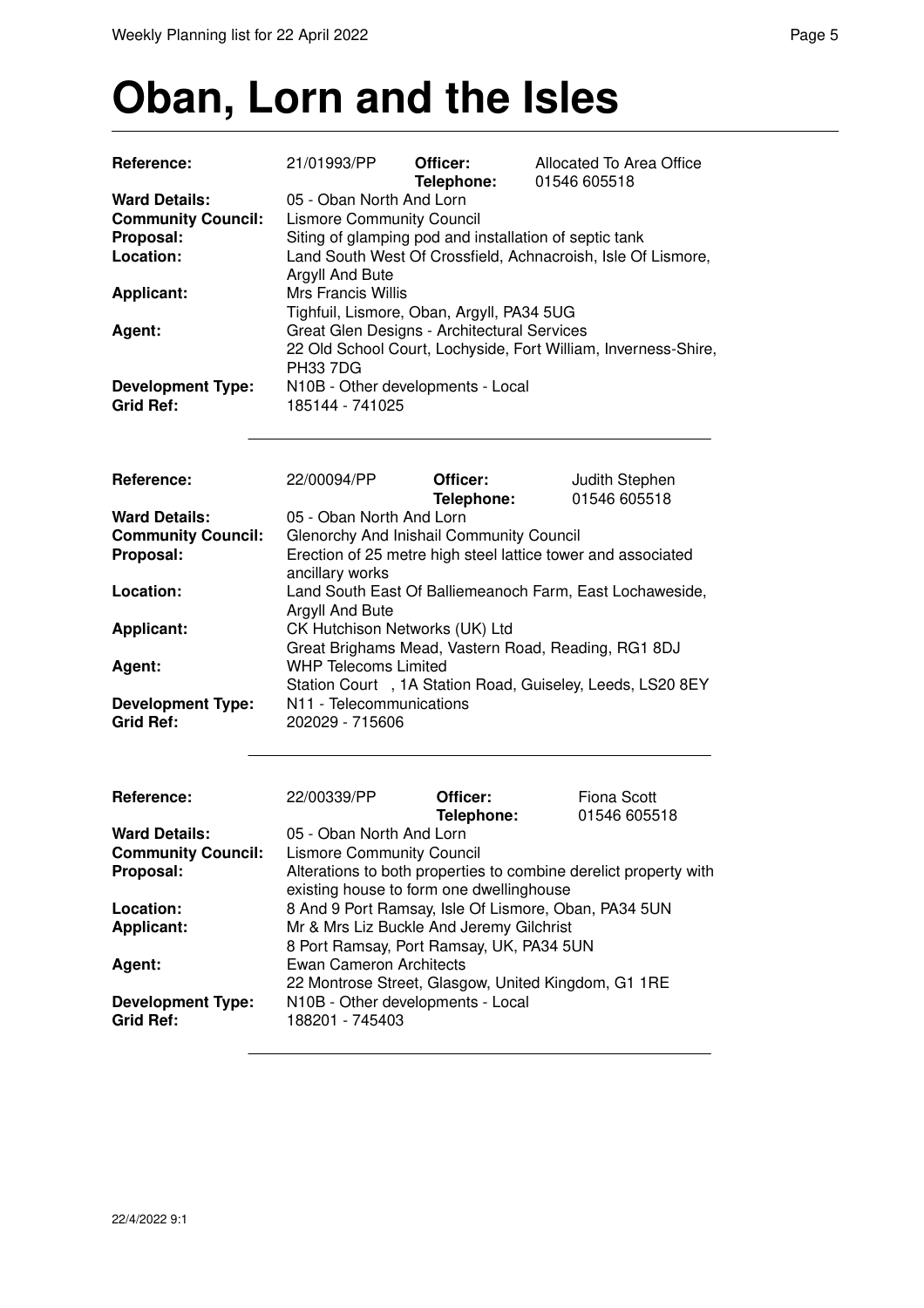| Reference:                | 22/00352/LIB                                                     | Officer:   | Fiona Scott  |
|---------------------------|------------------------------------------------------------------|------------|--------------|
|                           |                                                                  | Telephone: | 01546 605518 |
| <b>Ward Details:</b>      | 05 - Oban North And Lorn                                         |            |              |
| <b>Community Council:</b> | <b>Lismore Community Council</b>                                 |            |              |
| Proposal:                 | Alterations to both properties to combine derelict property with |            |              |
|                           | existing house to form one dwellinghouse                         |            |              |
| Location:                 | 8 And 9 Port Ramsay, Isle Of Lismore, Argyll And Bute, PA34      |            |              |
|                           | 5UN                                                              |            |              |
| <b>Applicant:</b>         | Mr And Mrs Liz Buckle And Jeremy Gilchrist                       |            |              |
|                           | 8 Port Ramsay, Port Ramsay, Isle Of Lismore, UK, PA34 5UN        |            |              |
| Agent:                    | Ewan Cameron Architects                                          |            |              |
|                           | 22 Montrose Street, Glasgow, United Kingdom, G1 1RE              |            |              |
| <b>Development Type:</b>  | $N14$ - Listed bldg + con area consents                          |            |              |
| <b>Grid Ref:</b>          | 188201 - 745403                                                  |            |              |

| Reference:                                                     | 22/00409/PP                                                                                               | Officer:<br>Telephone: | Allocated To Area Office<br>01546 605518                                                                                                                                                                                                                           |
|----------------------------------------------------------------|-----------------------------------------------------------------------------------------------------------|------------------------|--------------------------------------------------------------------------------------------------------------------------------------------------------------------------------------------------------------------------------------------------------------------|
| <b>Ward Details:</b><br><b>Community Council:</b><br>Proposal: | 04 - Oban South And The Isles<br><b>Tiree Community Council</b><br>tank and formation of vehicular access |                        | Erection of dwellinghouse, installation of sewage treatment                                                                                                                                                                                                        |
| Location:                                                      | Argyll And Bute, PA77 6XH                                                                                 |                        | Land South West Of Middleton Farm, Middleton, Isle Of Tiree,                                                                                                                                                                                                       |
| <b>Applicant:</b>                                              | Mr Philip Coghill<br>6XH                                                                                  |                        | Middleton Farm, Balemeanach, Isle of Tiree, Scotland, PA77                                                                                                                                                                                                         |
| Agent:                                                         | <b>HebHomes Ltd</b><br>land, G2 3EH                                                                       |                        | 1.07 McLellan Works , 274 Sauchiehall Street, Glasgow, Scot-                                                                                                                                                                                                       |
| <b>Development Type:</b><br><b>Grid Ref:</b>                   | N03B - Housing - Local<br>94641 - 743419                                                                  |                        |                                                                                                                                                                                                                                                                    |
| Reference:                                                     | 22/00435/PP                                                                                               | Officer:<br>Telephone: | Lesley Cuthbertson<br>01546 605518                                                                                                                                                                                                                                 |
| <b>Ward Details:</b><br><b>Community Council:</b>              | 04 - Oban South And The Isles<br><b>Mull Community Council</b>                                            |                        |                                                                                                                                                                                                                                                                    |
| Proposal:                                                      | unit and watersports equipment store                                                                      |                        | Change of use of vacant former industrial use to seaweed har-<br>vesting facility and watersports use, including the siting of 2<br>shipping containers for seaweed processing along with screen<br>fencing, polytunnel for seaweed drying, pre-fabricated welfare |
| Location:                                                      | <b>PA67 6DU</b>                                                                                           |                        | Bendoran Boatyard, Bunessan, Isle Of Mull, Argyll And Bute,                                                                                                                                                                                                        |
| Applicant:                                                     | Morven Gibson                                                                                             |                        | Columba Centre, Fionnphort, Isle of Mull, Scotland, PA66 6BH                                                                                                                                                                                                       |
| Agent:                                                         | <b>INCH Architecture &amp; Design</b><br>20 Trongate, Glasgow, United Kingdom, G1 5ES                     |                        |                                                                                                                                                                                                                                                                    |
| <b>Development Type:</b><br><b>Grid Ref:</b>                   | N10B - Other developments - Local<br>136202 - 722108                                                      |                        |                                                                                                                                                                                                                                                                    |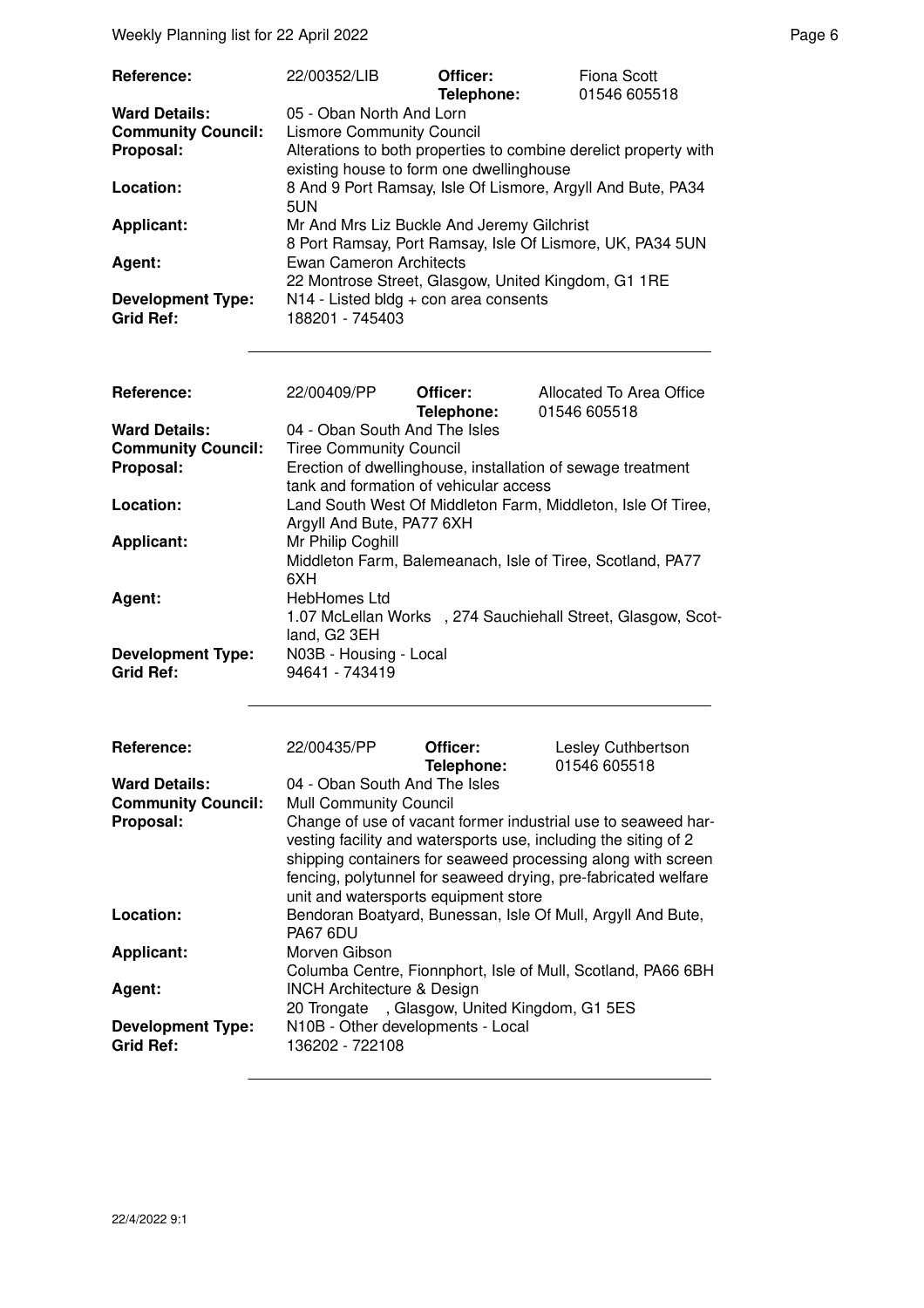| Reference:                | 22/00488/PP                                     | Officer:<br>Telephone: | Allocated To Area Office<br>01546 605518                                                                                                                                                                                                                   |
|---------------------------|-------------------------------------------------|------------------------|------------------------------------------------------------------------------------------------------------------------------------------------------------------------------------------------------------------------------------------------------------|
| <b>Ward Details:</b>      | 05 - Oban North And Lorn                        |                        |                                                                                                                                                                                                                                                            |
| <b>Community Council:</b> | Ardchattan Community Council                    |                        |                                                                                                                                                                                                                                                            |
| Proposal:                 |                                                 |                        | Renewal of planning permission reference 19/00702/PP<br>(Change of use of storage building to form dwellinghouse, erec-<br>tion of extensions, alterations to access bellmouth, formation of<br>new driveway and installation of septic tank and soakaway) |
| Location:                 |                                                 |                        | Land South Of Craigneuk, Benderloch, Oban, Argyll And Bute                                                                                                                                                                                                 |
| <b>Applicant:</b>         | Mr Chris Morris                                 |                        |                                                                                                                                                                                                                                                            |
|                           | Craigneuk, Benderloch, Oban, Scotland, PA37 1RT |                        |                                                                                                                                                                                                                                                            |
| Agent:                    | <b>Arka Architects</b>                          |                        |                                                                                                                                                                                                                                                            |
|                           | 1PU                                             |                        | The Loft, The Tattie Kirk, Cow Wynd, Falkirk, Scotland, FK1                                                                                                                                                                                                |
| <b>Development Type:</b>  | N03B - Housing - Local                          |                        |                                                                                                                                                                                                                                                            |
| <b>Grid Ref:</b>          | 190457 - 737750                                 |                        |                                                                                                                                                                                                                                                            |

| Reference:                | 22/00521/LIB                            | Officer:   | Allocated To Area Office                                    |
|---------------------------|-----------------------------------------|------------|-------------------------------------------------------------|
|                           |                                         | Telephone: | 01546 605518                                                |
| <b>Ward Details:</b>      | 05 - Oban North And Lorn                |            |                                                             |
| <b>Community Council:</b> | Seil And Easdale Community Council      |            |                                                             |
| Proposal:                 | with hardwood glazing bars              |            | Change from Polycarbonate roof sheet to double glazed units |
| Location:                 |                                         |            | 41 Easdale Island, Oban, Argyll And Bute, PA34 4TB          |
| <b>Applicant:</b>         | Mr J Bird                               |            |                                                             |
|                           |                                         |            | 41 Easdale Island, Oban, Argyll, Scotland, PA34 4TB         |
| Agent:                    | Shauna Cameron Architect Ltd            |            |                                                             |
|                           |                                         |            | Selma Beag, Benderloch, Oban, United Kingdom, PA37 1QP      |
| <b>Development Type:</b>  | $N14$ - Listed bldg + con area consents |            |                                                             |
| <b>Grid Ref:</b>          | 173811 - 717017                         |            |                                                             |

| <b>Reference:</b>                            | 22/00629/PPP                              | Officer:<br>Telephone: | Allocated To Area Office<br>01546 605518                      |
|----------------------------------------------|-------------------------------------------|------------------------|---------------------------------------------------------------|
| <b>Ward Details:</b>                         | 05 - Oban North And Lorn                  |                        |                                                               |
| <b>Community Council:</b>                    | Ardchattan Community Council              |                        |                                                               |
| Proposal:                                    |                                           |                        | Renewal of planning permission in principle 19/00733/PPP      |
|                                              | (Site for the erection of dwellinghouse)  |                        |                                                               |
| Location:                                    | And Bute                                  |                        | Land North Of Campbell Hall Cottage, Ledaig, Oban, Argyll     |
| <b>Applicant:</b>                            | Mr And Mrs L Strathern                    |                        |                                                               |
|                                              |                                           |                        | Elderberry, Keil Crofts, Benderloch, Oban, Scotland, PA37 1QS |
| Agent:                                       | N/A                                       |                        |                                                               |
| <b>Development Type:</b><br><b>Grid Ref:</b> | N03B - Housing - Local<br>190391 - 738852 |                        |                                                               |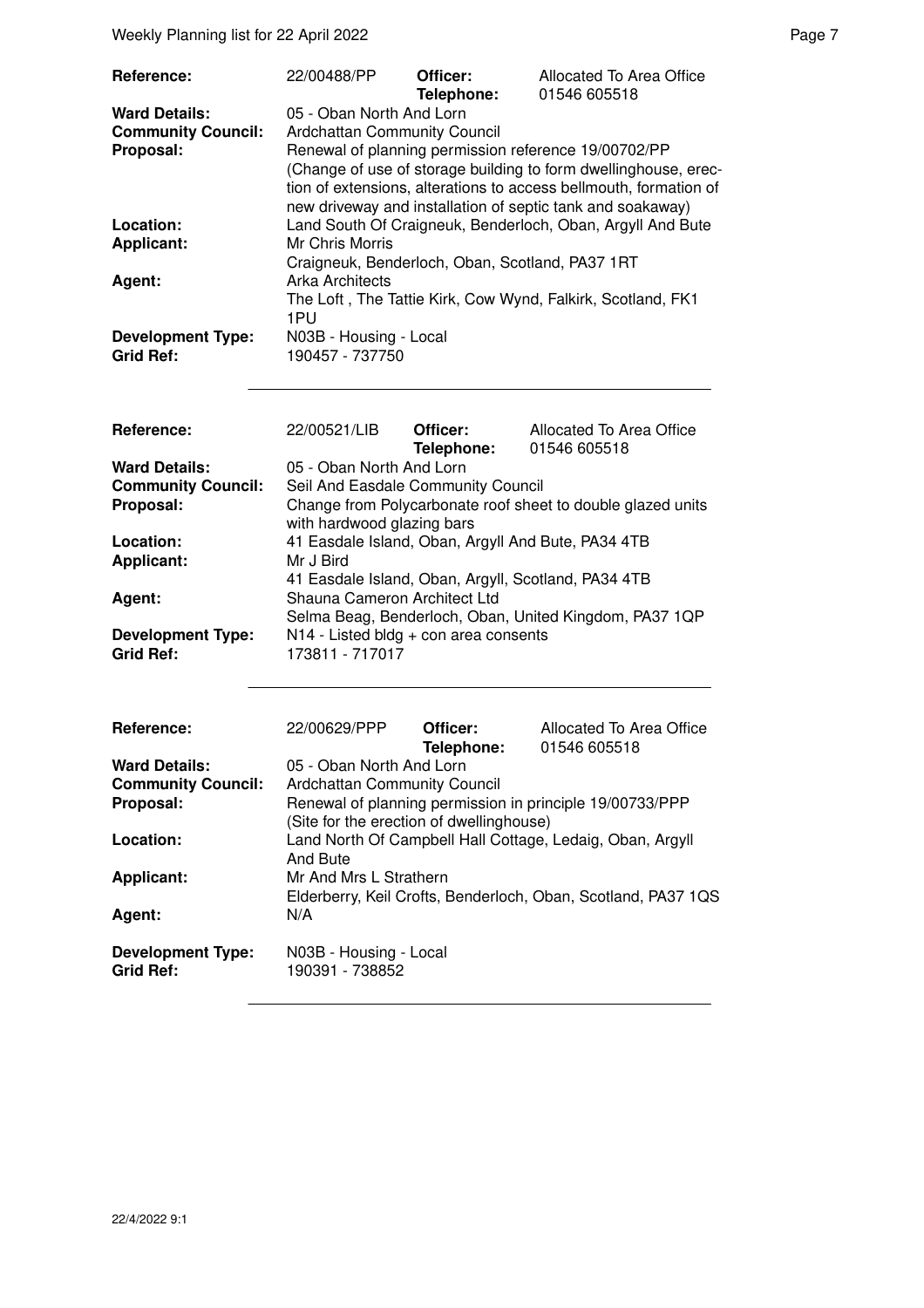Weekly Planning list for 22 April 2022 **Page 8** Page 8

| Reference:                | 22/00666/LIB                                                   | Officer:<br>Telephone: | Fiona Scott<br>01546 605518 |
|---------------------------|----------------------------------------------------------------|------------------------|-----------------------------|
| <b>Ward Details:</b>      | 05 - Oban North And Lorn                                       |                        |                             |
| <b>Community Council:</b> | <b>Taynuilt Community Council</b>                              |                        |                             |
| Proposal:                 | Partial demolition to rear and making safe existing structure  |                        |                             |
| Location:                 | The Taynuilt Inn, Taynuilt, Argyll And Bute, PA35 1JN          |                        |                             |
| <b>Applicant:</b>         | <b>Taynuilt Inn Limited</b>                                    |                        |                             |
|                           | C/o Agent                                                      |                        |                             |
| Agent:                    | Beaton + McMurchy Architects Ltd                               |                        |                             |
|                           | The Studio, Tigh Na Glaic, Taynuilt, Argyll And Bute, PA35 1JW |                        |                             |
| <b>Development Type:</b>  | N14 - Listed bldg + con area consents                          |                        |                             |
| Grid Ref:                 | 200334 - 731013                                                |                        |                             |
|                           |                                                                |                        |                             |

| <b>Reference:</b>         | 22/00764/TELNOT                                                | Officer:   | Judith Stephen<br>01546 605518 |
|---------------------------|----------------------------------------------------------------|------------|--------------------------------|
| <b>Ward Details:</b>      | 05 - Oban North And Lorn                                       | Telephone: |                                |
| <b>Community Council:</b> | Glenorchy And Inishail Community Council                       |            |                                |
| Proposal:                 | Installation of 2 dishes on existing mast and equipment within |            |                                |
|                           | existing cabinet and ancillary development                     |            |                                |
| Location:                 | Achallader Telecommunications Mast, Bridge Of Orchy, Argyll    |            |                                |
|                           | And Bute                                                       |            |                                |
| <b>Applicant:</b>         | Clarke Telecom                                                 |            |                                |
|                           | Unit E, Madison Place, Northampton Road, Manchester, M40       |            |                                |
|                           | 5AG.                                                           |            |                                |
| Agent:                    | N/A                                                            |            |                                |
| <b>Development Type:</b>  | NO - not required for statutory returns                        |            |                                |
| <b>Grid Ref:</b>          | 230873 - 746888                                                |            |                                |
|                           |                                                                |            |                                |
|                           |                                                                |            |                                |
|                           |                                                                |            |                                |
| <b>Reference:</b>         | 22/00767/TELNOT                                                | Officer:   | Judith Stephen                 |
| <b>Ward Details:</b>      | 05 - Oban North And Lorn                                       | Telephone: | 01546 605518                   |
|                           |                                                                |            |                                |

| 05 - Oban North And Lorn                                                                                          |
|-------------------------------------------------------------------------------------------------------------------|
| <b>Ardchattan Community Council</b>                                                                               |
| Removal of 3 existing antennas and installation of 3 replace-<br>ment antennas and associated ancillary equipment |
| Telecommunications Mast Lochnell, Benderloch, Argyll And<br><b>Bute</b>                                           |
| Mitie Telecoms                                                                                                    |
| Steinhoff Building, Formal Industrial Park, Northway Lane,<br>Tewkesbury, GL20 8GY                                |
| N/A                                                                                                               |
| N0 - not required for statutory returns<br>188125 - 738225                                                        |
|                                                                                                                   |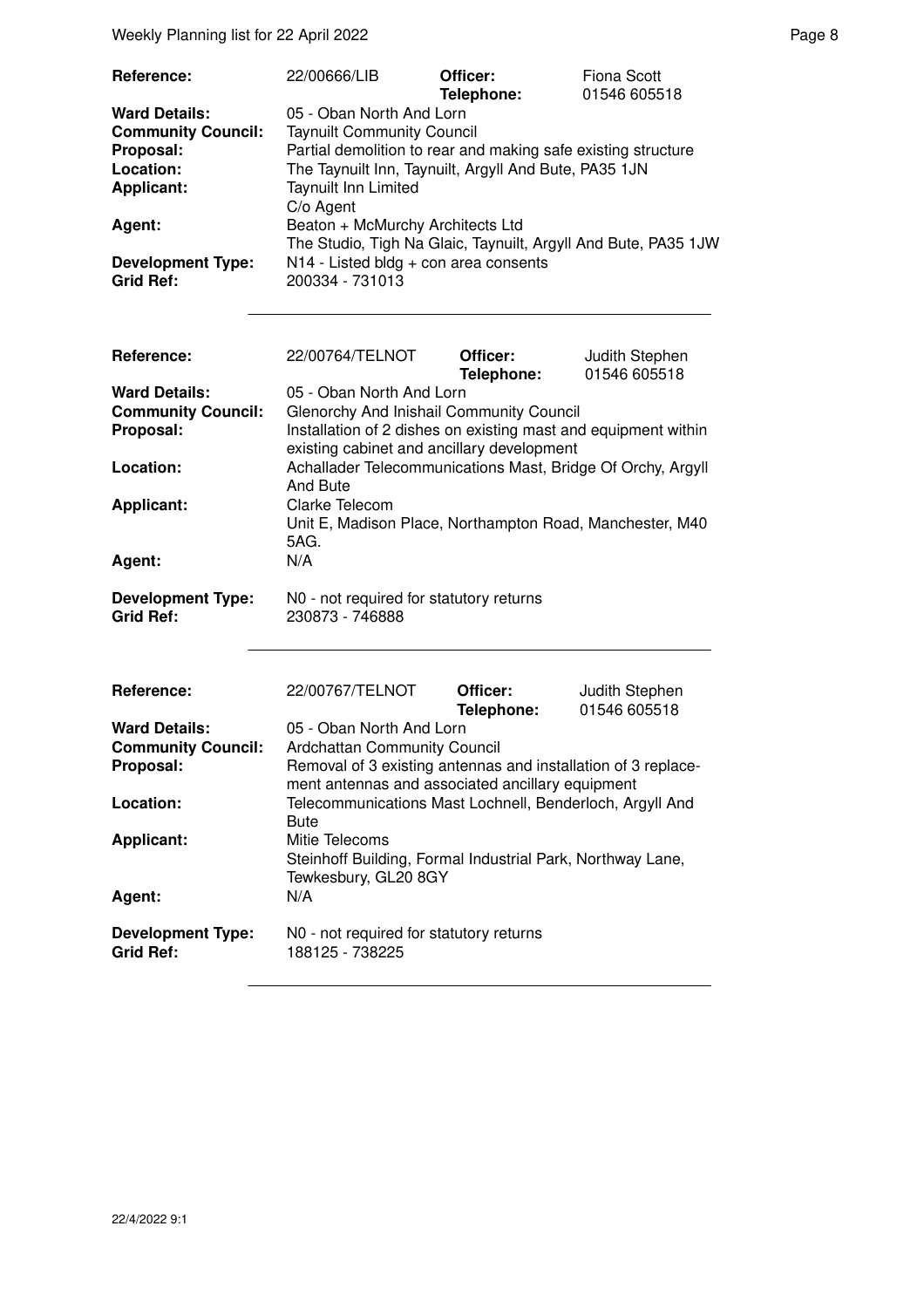| Reference:                                                     | 22/00768/TELNOT                                                                                                                                                  | Officer:<br>Telephone: | Judith Stephen<br>01546 605518           |  |  |  |
|----------------------------------------------------------------|------------------------------------------------------------------------------------------------------------------------------------------------------------------|------------------------|------------------------------------------|--|--|--|
| <b>Ward Details:</b><br><b>Community Council:</b><br>Proposal: | 04 - Oban South And The Isles<br><b>Mull Community Council</b><br>Removal of 4 antennas, installation of 3 antennas, one 600mm<br>dish and ancillary development |                        |                                          |  |  |  |
| Location:                                                      | Telecommunications Mast, Tiroran, Isle Of Mull, Argyll And<br><b>Bute</b>                                                                                        |                        |                                          |  |  |  |
| <b>Applicant:</b>                                              | <b>Galliford Try Telecoms</b><br>Galliford Try Telecoms, PO Box 17452, 2 Lochside View, Edin-<br>burgh, EH12 1LB                                                 |                        |                                          |  |  |  |
| Agent:                                                         | N/A                                                                                                                                                              |                        |                                          |  |  |  |
| <b>Development Type:</b><br><b>Grid Ref:</b>                   | N0 - not required for statutory returns<br>146507 - 727383                                                                                                       |                        |                                          |  |  |  |
| Reference:                                                     | 22/00781/PNWAY                                                                                                                                                   | Officer:<br>Telephone: | Allocated To Area Office<br>01546 605518 |  |  |  |
| <b>Ward Details:</b><br><b>Community Council:</b>              | 05 - Oban North And Lorn<br><b>Kilmore Community Council</b>                                                                                                     |                        |                                          |  |  |  |
| Proposal:                                                      | Formation of forest track                                                                                                                                        |                        |                                          |  |  |  |
| Location:                                                      | Cologin Forest, Lerags, Oban, Argyll And Bute                                                                                                                    |                        |                                          |  |  |  |
| <b>Applicant:</b>                                              | <b>Forestry And Land Scotland</b><br>Whitegates, Kilmory Road, Lochgilphead, Argyll And Bute,<br><b>PA31 8RS</b>                                                 |                        |                                          |  |  |  |
| Agent:                                                         | N/A                                                                                                                                                              |                        |                                          |  |  |  |
| <b>Development Type:</b><br><b>Grid Ref:</b>                   | G C22W - Forestry Private Way<br>184840 - 726670                                                                                                                 |                        |                                          |  |  |  |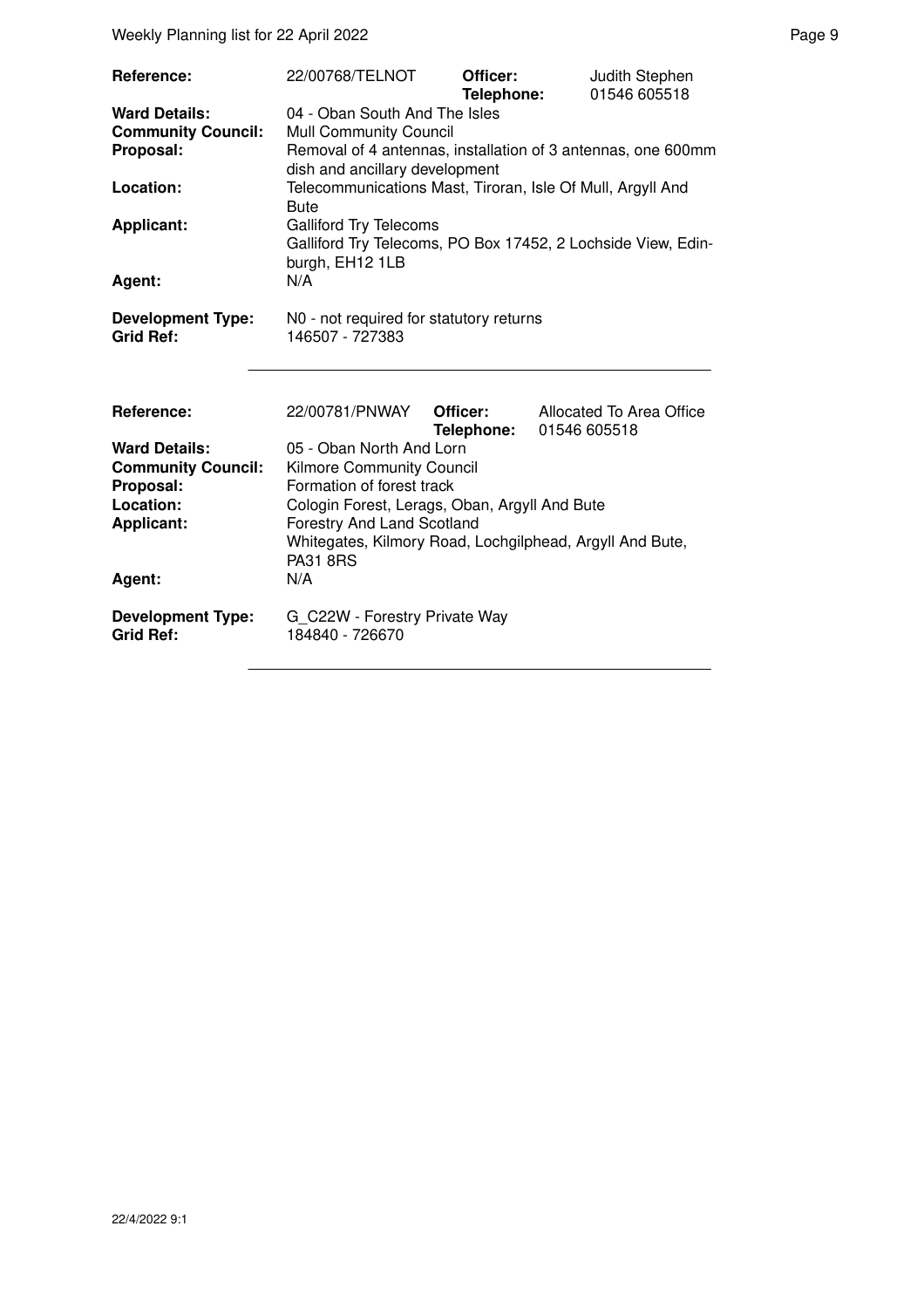## **Mid Argyll, Kintyre and Islay**

| <b>Reference:</b>                            | 22/00287/PP                                                                    | Officer:<br>Telephone: | Allocated To Area Office<br>01546 605518                        |  |  |
|----------------------------------------------|--------------------------------------------------------------------------------|------------------------|-----------------------------------------------------------------|--|--|
| <b>Ward Details:</b>                         | 02 - Kintyre And The Islands                                                   |                        |                                                                 |  |  |
| <b>Community Council:</b>                    | <b>Islay Community Council</b>                                                 |                        |                                                                 |  |  |
| Proposal:                                    | Formation of vehicular access, 4 off-street parking spaces and<br>turning head |                        |                                                                 |  |  |
| Location:                                    |                                                                                |                        | Land To The Rear Of 13 Charlotte Street, Back Road, Port        |  |  |
|                                              | Ellen, Isle Of Islay, Argyll And Bute                                          |                        |                                                                 |  |  |
| <b>Applicant:</b>                            | Ms Kathleen Cunninghame                                                        |                        |                                                                 |  |  |
|                                              |                                                                                |                        | Land To Rear Of 13 Charlotte Street, Back Road, Port Ellen,     |  |  |
|                                              | Isle Of Islay, UK, PA42 7BD                                                    |                        |                                                                 |  |  |
| Agent:                                       | <b>AMP Architects</b>                                                          |                        |                                                                 |  |  |
|                                              | 83D Candleriggs, Glasgow, United Kingdom, G1 1LF                               |                        |                                                                 |  |  |
| <b>Development Type:</b><br><b>Grid Ref:</b> | N10B - Other developments - Local<br>136517 - 645342                           |                        |                                                                 |  |  |
|                                              |                                                                                |                        |                                                                 |  |  |
| Reference:                                   | 22/00367/LIB                                                                   | Officer:<br>Telephone: | Allocated To Area Office<br>01546 605518                        |  |  |
| <b>Ward Details:</b>                         | 02 - Kintyre And The Islands                                                   |                        |                                                                 |  |  |
| <b>Community Council:</b>                    | <b>West Kintyre Community Council</b>                                          |                        |                                                                 |  |  |
| Proposal:                                    | Installation of through wall core vent on rear elevation and                   |                        |                                                                 |  |  |
|                                              | installation of internal wall insulation to external walls                     |                        |                                                                 |  |  |
| Location:                                    |                                                                                |                        | Boatmans Cottage, Killean, Tayinloan, Tarbert, Argyll And Bute, |  |  |
|                                              | <b>PA29 6XF</b>                                                                |                        |                                                                 |  |  |
| <b>Applicant:</b>                            | Ms Sally Hermann                                                               |                        |                                                                 |  |  |
|                                              | Boatmans Cottage, Killean, Tayinloan, Tarbert, Argyll And Bute,                |                        |                                                                 |  |  |
|                                              | <b>PA29 6XF</b>                                                                |                        |                                                                 |  |  |
| Agent:                                       | <b>BCA Insulation Ltd</b>                                                      |                        |                                                                 |  |  |
|                                              |                                                                                |                        | Gilburn Industrial Estate , 1 Gilburn Place, Shotts, ML7 5ES    |  |  |
| <b>Development Type:</b><br><b>Grid Ref:</b> | $N14$ - Listed bldg + con area consents<br>169580 - 644679                     |                        |                                                                 |  |  |
|                                              |                                                                                |                        |                                                                 |  |  |
| Reference:                                   | 22/00533/PPP                                                                   | Officer:<br>Telephone: | Allocated To Area Office<br>01546 605518                        |  |  |
| <b>Ward Details:</b>                         | 01 - South Kintyre                                                             |                        |                                                                 |  |  |
| <b>Community Council:</b>                    | <b>Campbeltown Community Council</b>                                           |                        |                                                                 |  |  |
| Proposal:                                    |                                                                                |                        | Renewal of planning permission in principle 19/00711/PPP        |  |  |
|                                              | (Site for the erection of dwellinghouse)                                       |                        |                                                                 |  |  |
| Location:                                    |                                                                                |                        | Land North East Of Ballywilline Farm, Campbeltown, Argyll       |  |  |
|                                              | <b>And Bute</b>                                                                |                        |                                                                 |  |  |
| <b>Applicant:</b>                            | Mr William Taverner                                                            |                        |                                                                 |  |  |
|                                              |                                                                                |                        | Ballywilline Farm, Campbeltown, Argyll And Bute, PA28 6NX       |  |  |
| Agent:                                       | N/A                                                                            |                        |                                                                 |  |  |
| <b>Development Type:</b><br><b>Grid Ref:</b> | N03B - Housing - Local<br>171218 - 622397                                      |                        |                                                                 |  |  |
|                                              |                                                                                |                        |                                                                 |  |  |